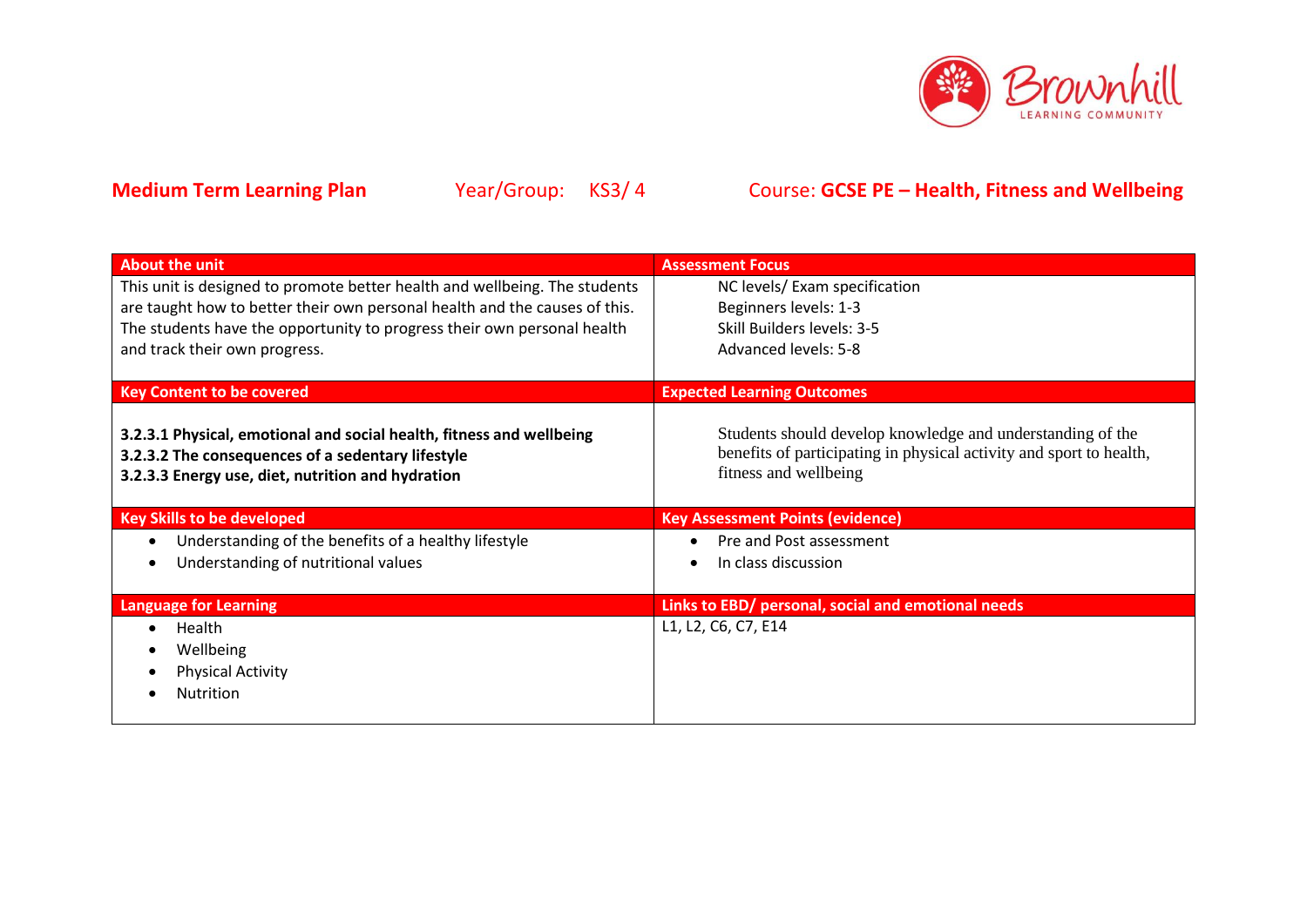

| <b>Session</b> | <b>Learning Objectives</b>                                                    | <b>Content to be covered</b>                                                                                                                                              | <b>Suggested Pedagogy/Teaching</b><br><b>Activities</b>                                                                                                                                                                                                                                                                                                                               | <b>Learning Outcomes</b><br>(Assessment/Level                                                            |
|----------------|-------------------------------------------------------------------------------|---------------------------------------------------------------------------------------------------------------------------------------------------------------------------|---------------------------------------------------------------------------------------------------------------------------------------------------------------------------------------------------------------------------------------------------------------------------------------------------------------------------------------------------------------------------------------|----------------------------------------------------------------------------------------------------------|
|                |                                                                               |                                                                                                                                                                           |                                                                                                                                                                                                                                                                                                                                                                                       | descriptors for this lesson)                                                                             |
| $\mathbf{1}$   | 3.2.3.1 Physical,<br>emotional and social<br>health, fitness and<br>wellbeing | Linking participation in physical activity,<br>exercise and sport to health, wellbeing<br>and fitness, and how exercise can suit<br>the varying needs of different people | Reasons for participation in physical<br>activity, exercise and sport, and how<br>performance in physical<br>activity/sport can increase health,<br>wellbeing and fitness.<br>Physical health and wellbeing:<br>• improves heart function<br>• improves efficiency of the body<br>systems<br>• reduces the risk of some illness<br>• able to do everyday tasks<br>• to avoid obesity. | Students complete the learning<br>objectives and answer<br>appropriately on the end point<br>assessment. |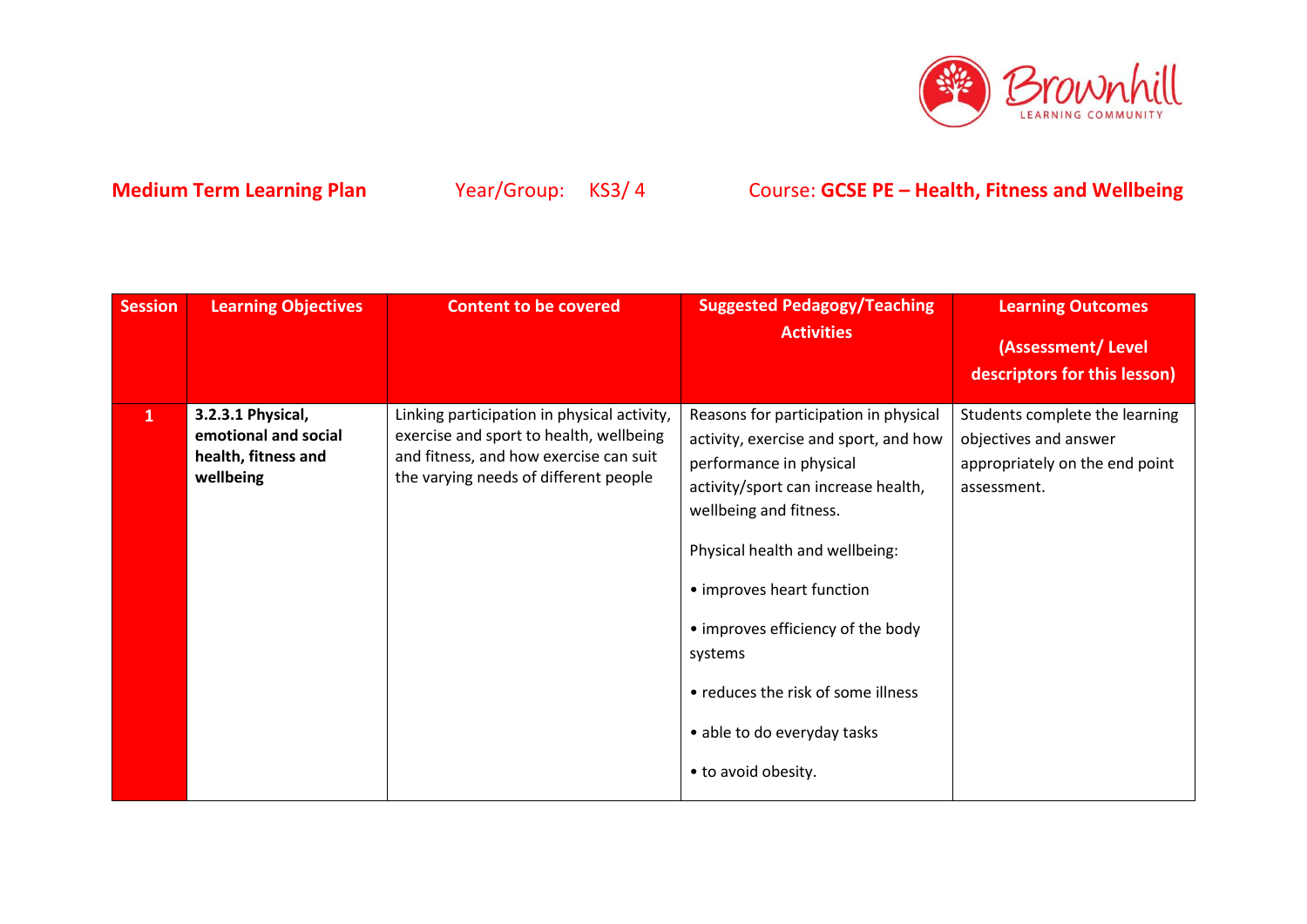

|  | Mental health and wellbeing:        |  |
|--|-------------------------------------|--|
|  | • reduces stress/tension            |  |
|  | • release of feel good hormones     |  |
|  | (serotonin)                         |  |
|  | · able to control emotions.         |  |
|  | Social health and wellbeing:        |  |
|  | • opportunities to socialise/make   |  |
|  | friends                             |  |
|  | • cooperation                       |  |
|  | • teamwork                          |  |
|  | • have essential human needs (food, |  |
|  | shelter, clothing).                 |  |
|  | Fitness:                            |  |
|  | • improves fitness                  |  |
|  | • reduces the chances of injury     |  |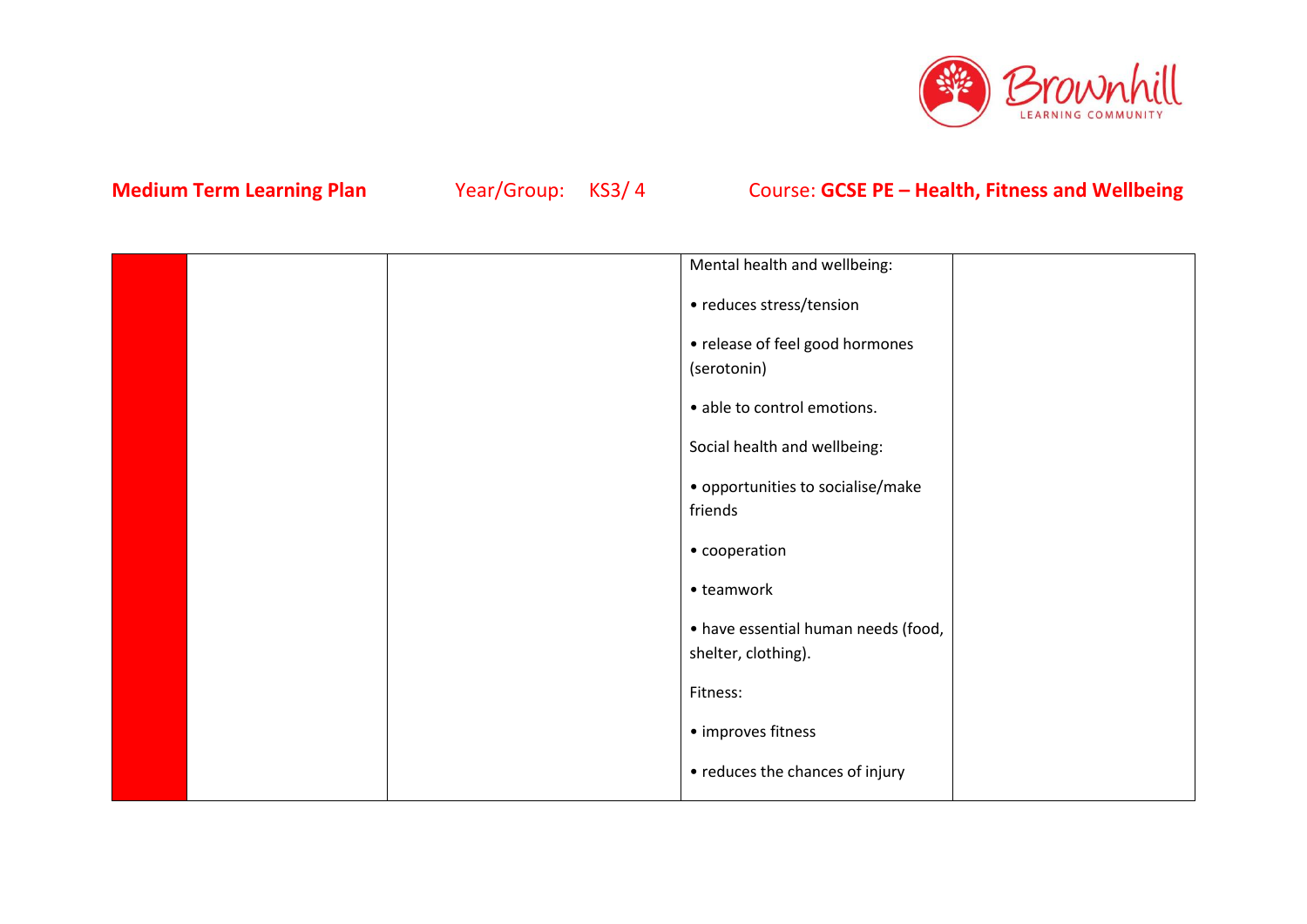

|                |                          |                                 | • can aid in the physical ability to  |                                |
|----------------|--------------------------|---------------------------------|---------------------------------------|--------------------------------|
|                |                          |                                 | work, eg on your feet all             |                                |
|                |                          |                                 | day/manual labour.                    |                                |
|                |                          |                                 | Pg 135-139,142 text book              |                                |
| 2 <sup>2</sup> | 3.2.3.2 The consequences | The consequences of a sedentary | Definitions of sedentary and          | Students complete the learning |
|                | of a sedentary lifestyle | lifestyle                       | lifestyle. Possible consequences of a | objectives and answer          |
|                |                          |                                 | sedentary lifestyle:                  | appropriately on the end point |
|                |                          |                                 | • weight gain/obesity                 | assessment.                    |
|                |                          |                                 | • heart disease                       |                                |
|                |                          |                                 | • hypertension                        |                                |
|                |                          |                                 | • diabetes                            |                                |
|                |                          |                                 | • poor sleep                          |                                |
|                |                          |                                 | • poor self-esteem                    |                                |
|                |                          |                                 | • lethargy.                           |                                |
|                |                          |                                 | Pg 136, 140, 141-143, 151 text book   |                                |
|                |                          |                                 |                                       |                                |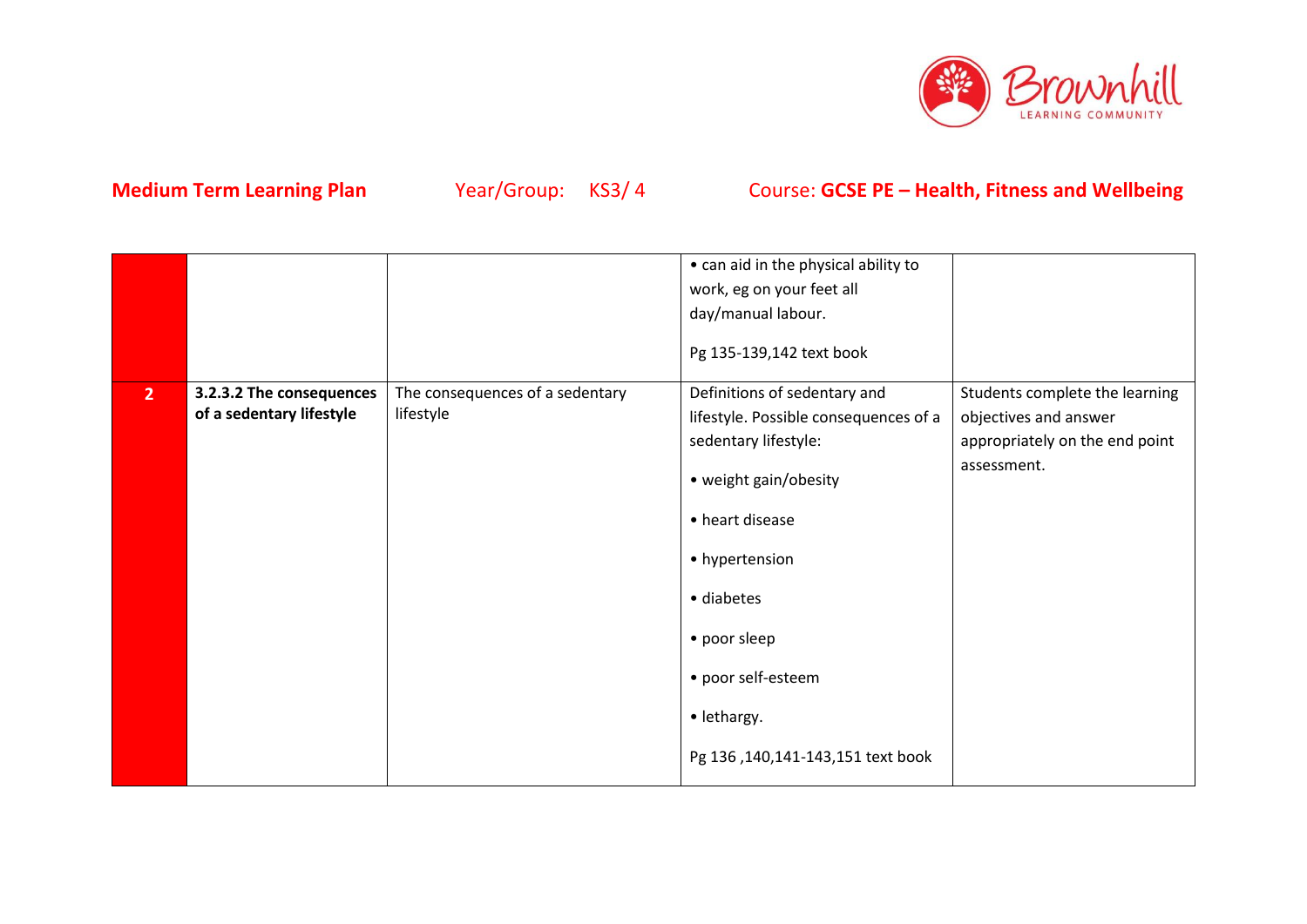

| $\overline{\mathbf{3}}$ | 3.2.3.2 The consequences | Obesity and how it may affect        | Definition of obesity. Obesity and                                                                                                                                                                                                                                          | Students complete the learning |
|-------------------------|--------------------------|--------------------------------------|-----------------------------------------------------------------------------------------------------------------------------------------------------------------------------------------------------------------------------------------------------------------------------|--------------------------------|
|                         | of a sedentary lifestyle | performance in physical activity and | how it may affect performance in                                                                                                                                                                                                                                            | objectives and answer          |
|                         |                          | sport                                | physical activity and sport:                                                                                                                                                                                                                                                | appropriately on the end point |
|                         |                          | Somatotypes                          | · limits stamina/cardiovascular<br>endurance<br>· limits flexibility<br>· limits agility<br>· limits speed/power.<br>Causes ill health (physical):<br>$\bullet$ cancer<br>• heart disease/heart attacks<br>· diabetes<br>• high cholesterol.<br>Causes ill health (mental): | assessment.                    |
|                         |                          |                                      |                                                                                                                                                                                                                                                                             |                                |
|                         |                          |                                      | · depression                                                                                                                                                                                                                                                                |                                |
|                         |                          |                                      |                                                                                                                                                                                                                                                                             |                                |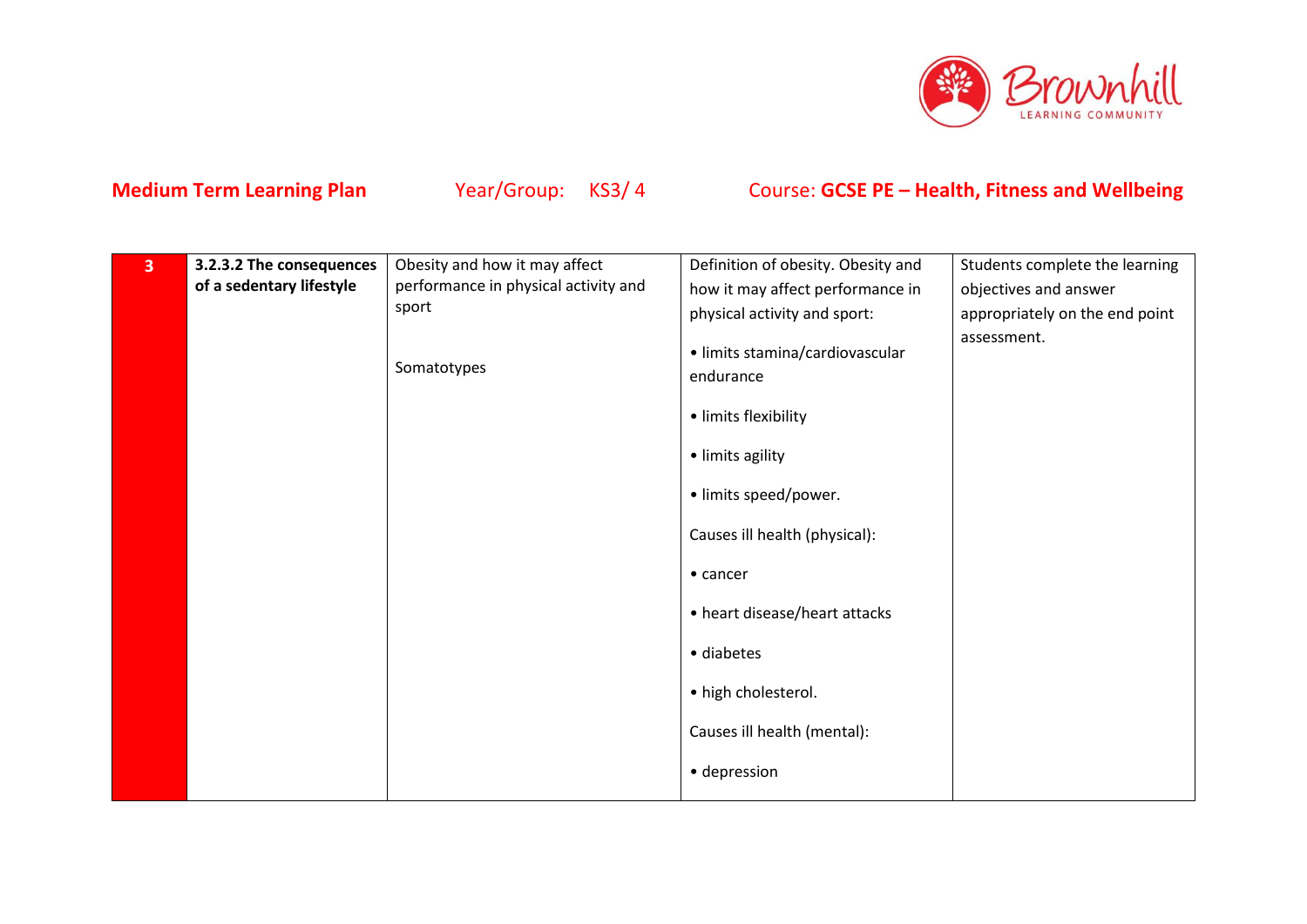

|  | · loss of confidence.                       |  |
|--|---------------------------------------------|--|
|  | Causes ill health (social):                 |  |
|  | • inability to socialise                    |  |
|  | • inability to leave home.                  |  |
|  | Definitions of the following body<br>types: |  |
|  | · endomorph                                 |  |
|  | • mesomorph                                 |  |
|  | · ectomorph.                                |  |
|  | Students should be taught to                |  |
|  | identify the most suitable body type        |  |
|  | for particular sports (or positions         |  |
|  | within a sport) and justify their           |  |
|  | choice                                      |  |
|  | pg142-147 text book                         |  |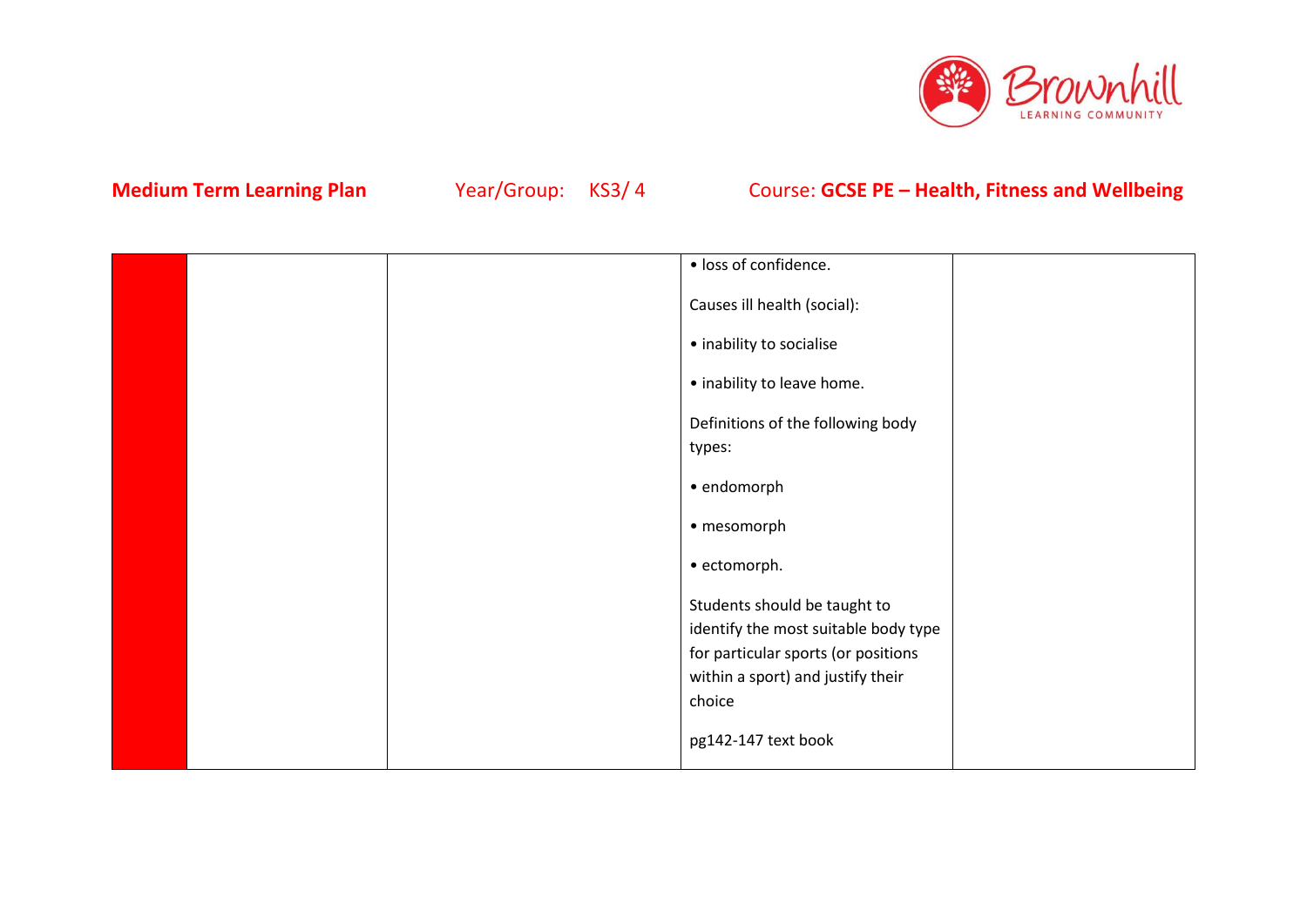

| 4              | 3.2.3.3 Energy use, diet, | Energy use                              | Energy is measured in calories (Kcal) | Students complete the learning |
|----------------|---------------------------|-----------------------------------------|---------------------------------------|--------------------------------|
|                | nutrition and hydration   |                                         | and is                                | objectives and answer          |
|                |                           |                                         |                                       | appropriately on the end point |
|                |                           |                                         | obtained from the food we eat.        | assessment.                    |
|                |                           |                                         | The average adult male requires       |                                |
|                |                           |                                         | 2,500 Kcal/day and the average        |                                |
|                |                           |                                         | adult female requires 2,000           |                                |
|                |                           |                                         | Kcal/day but this is dependent        |                                |
|                |                           |                                         | upon:                                 |                                |
|                |                           |                                         | $\bullet$ age                         |                                |
|                |                           |                                         |                                       |                                |
|                |                           |                                         | • gender                              |                                |
|                |                           |                                         | • height                              |                                |
|                |                           |                                         | • energy expenditure (exercise).      |                                |
|                |                           |                                         |                                       |                                |
|                |                           |                                         | Pg 147-152 text book                  |                                |
| 5 <sup>1</sup> | 3.2.3.3 Energy use, diet, | Nutrition - reasons for having balanced | There is no single food that contains | Students complete the learning |
|                | nutrition and hydration   | diet                                    | all the nutrients the body needs.     | objectives and answer          |
|                |                           |                                         |                                       | appropriately on the end point |
|                |                           |                                         | A balanced diet contains lots of      | assessment.                    |
|                |                           |                                         | different types of food to provide    |                                |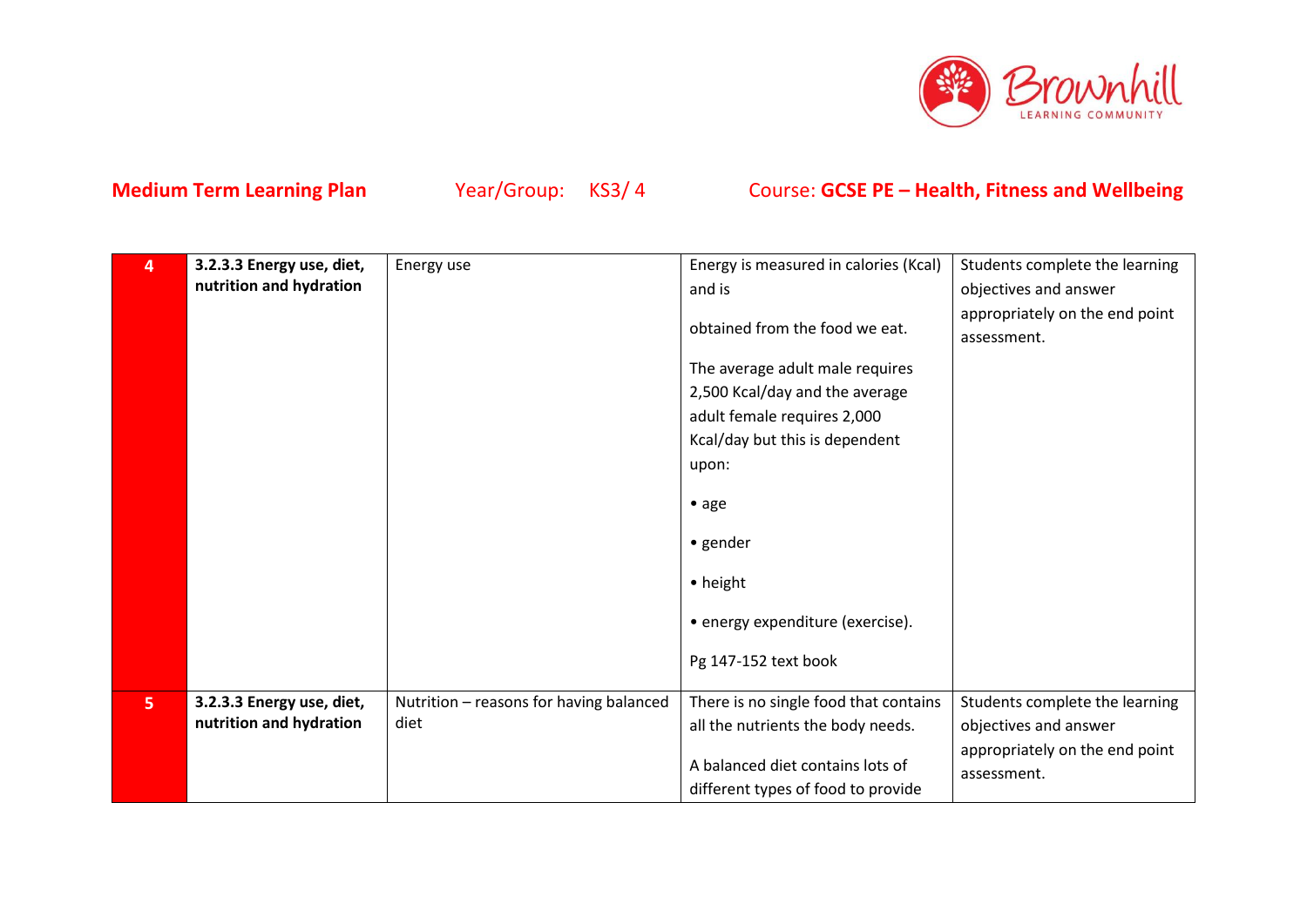

| minerals required.<br>The reasons for a balanced diet:<br>• unused energy is stored as fat,<br>which could cause obesity<br>(particularly saturated fat)<br>• suitable energy can be available<br>for activity<br>• the body needs nutrients for<br>energy, growth and hydration<br>Pg 147-152 text book<br>Nutrition - the role of carbohydrates,<br>A balanced diet contains 55-60%<br>3.2.3.3 Energy use, diet,<br>Students complete the learning<br>6 <sup>1</sup><br>nutrition and hydration<br>fat, protein and vitamins/minerals<br>objectives and answer<br>carbohydrate, 25-30% fat, 15-20%<br>protein. Carbohydrates are the main<br>appropriately on the end point<br>and preferred energy source for all<br>assessment. |  | the suitable nutrients, vitamins and   |  |
|-------------------------------------------------------------------------------------------------------------------------------------------------------------------------------------------------------------------------------------------------------------------------------------------------------------------------------------------------------------------------------------------------------------------------------------------------------------------------------------------------------------------------------------------------------------------------------------------------------------------------------------------------------------------------------------------------------------------------------------|--|----------------------------------------|--|
|                                                                                                                                                                                                                                                                                                                                                                                                                                                                                                                                                                                                                                                                                                                                     |  |                                        |  |
|                                                                                                                                                                                                                                                                                                                                                                                                                                                                                                                                                                                                                                                                                                                                     |  |                                        |  |
|                                                                                                                                                                                                                                                                                                                                                                                                                                                                                                                                                                                                                                                                                                                                     |  |                                        |  |
|                                                                                                                                                                                                                                                                                                                                                                                                                                                                                                                                                                                                                                                                                                                                     |  |                                        |  |
|                                                                                                                                                                                                                                                                                                                                                                                                                                                                                                                                                                                                                                                                                                                                     |  |                                        |  |
|                                                                                                                                                                                                                                                                                                                                                                                                                                                                                                                                                                                                                                                                                                                                     |  |                                        |  |
|                                                                                                                                                                                                                                                                                                                                                                                                                                                                                                                                                                                                                                                                                                                                     |  |                                        |  |
|                                                                                                                                                                                                                                                                                                                                                                                                                                                                                                                                                                                                                                                                                                                                     |  |                                        |  |
|                                                                                                                                                                                                                                                                                                                                                                                                                                                                                                                                                                                                                                                                                                                                     |  |                                        |  |
|                                                                                                                                                                                                                                                                                                                                                                                                                                                                                                                                                                                                                                                                                                                                     |  |                                        |  |
|                                                                                                                                                                                                                                                                                                                                                                                                                                                                                                                                                                                                                                                                                                                                     |  |                                        |  |
|                                                                                                                                                                                                                                                                                                                                                                                                                                                                                                                                                                                                                                                                                                                                     |  |                                        |  |
|                                                                                                                                                                                                                                                                                                                                                                                                                                                                                                                                                                                                                                                                                                                                     |  |                                        |  |
|                                                                                                                                                                                                                                                                                                                                                                                                                                                                                                                                                                                                                                                                                                                                     |  |                                        |  |
|                                                                                                                                                                                                                                                                                                                                                                                                                                                                                                                                                                                                                                                                                                                                     |  | types of exercise, of all intensities. |  |
| Fat is also an energy source. It                                                                                                                                                                                                                                                                                                                                                                                                                                                                                                                                                                                                                                                                                                    |  |                                        |  |
| provides more energy than                                                                                                                                                                                                                                                                                                                                                                                                                                                                                                                                                                                                                                                                                                           |  |                                        |  |
| carbohydrates but only at low                                                                                                                                                                                                                                                                                                                                                                                                                                                                                                                                                                                                                                                                                                       |  |                                        |  |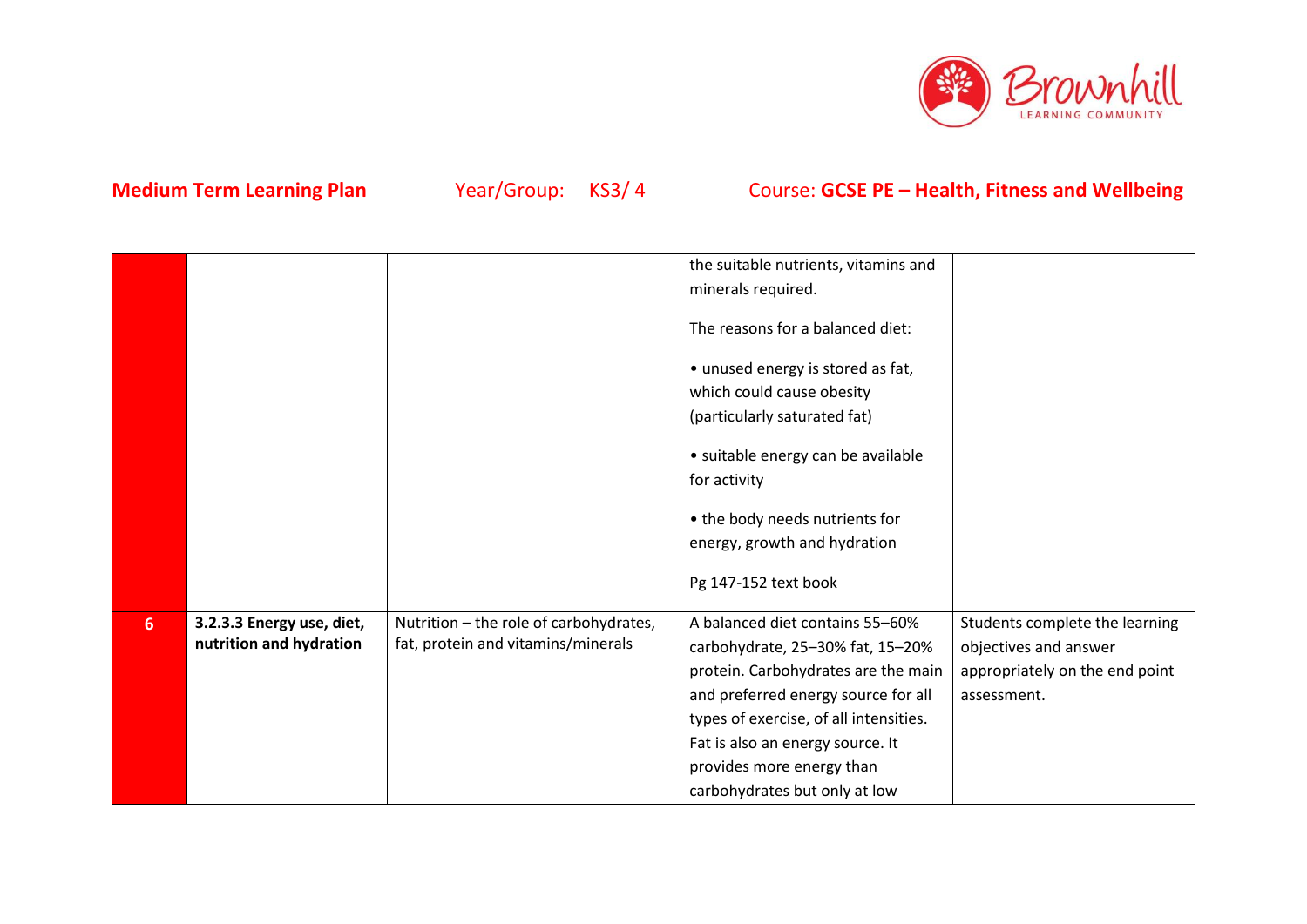

|                |                           |                                       | intensity. Protein is for growth and |                                |
|----------------|---------------------------|---------------------------------------|--------------------------------------|--------------------------------|
|                |                           |                                       | repair of muscle tissue.             |                                |
|                |                           |                                       |                                      |                                |
|                |                           |                                       | Vitamins and minerals are for        |                                |
|                |                           |                                       | maintaining the efficient working of |                                |
|                |                           |                                       | the body systems and general         |                                |
|                |                           |                                       | health. Students do not need to be   |                                |
|                |                           |                                       | taught about specific vitamins and   |                                |
|                |                           |                                       | minerals.                            |                                |
|                |                           |                                       |                                      |                                |
|                |                           |                                       | Pg 147-153 text book                 |                                |
|                |                           |                                       |                                      |                                |
| $\overline{7}$ | 3.2.3.3 Energy use, diet, | Reasons for maintaining water balance | Definition of dehydration.           | Students complete the learning |
|                | nutrition and hydration   | (hydration)                           | Water balance (hydration) prevents   | objectives and answer          |
|                |                           |                                       | dehydration.                         | appropriately on the end point |
|                |                           |                                       |                                      | assessment.                    |
|                |                           |                                       | Dehydration results in:              |                                |
|                |                           |                                       |                                      |                                |
|                |                           |                                       | • blood thickening (increased        |                                |
|                |                           |                                       | viscosity), which slows blood flow   |                                |
|                |                           |                                       |                                      |                                |
|                |                           |                                       |                                      |                                |
|                |                           |                                       | • increases in heart rate/heart has  |                                |
|                |                           |                                       | to work harder/irregular heart rate  |                                |
|                |                           |                                       | (rhythm)                             |                                |